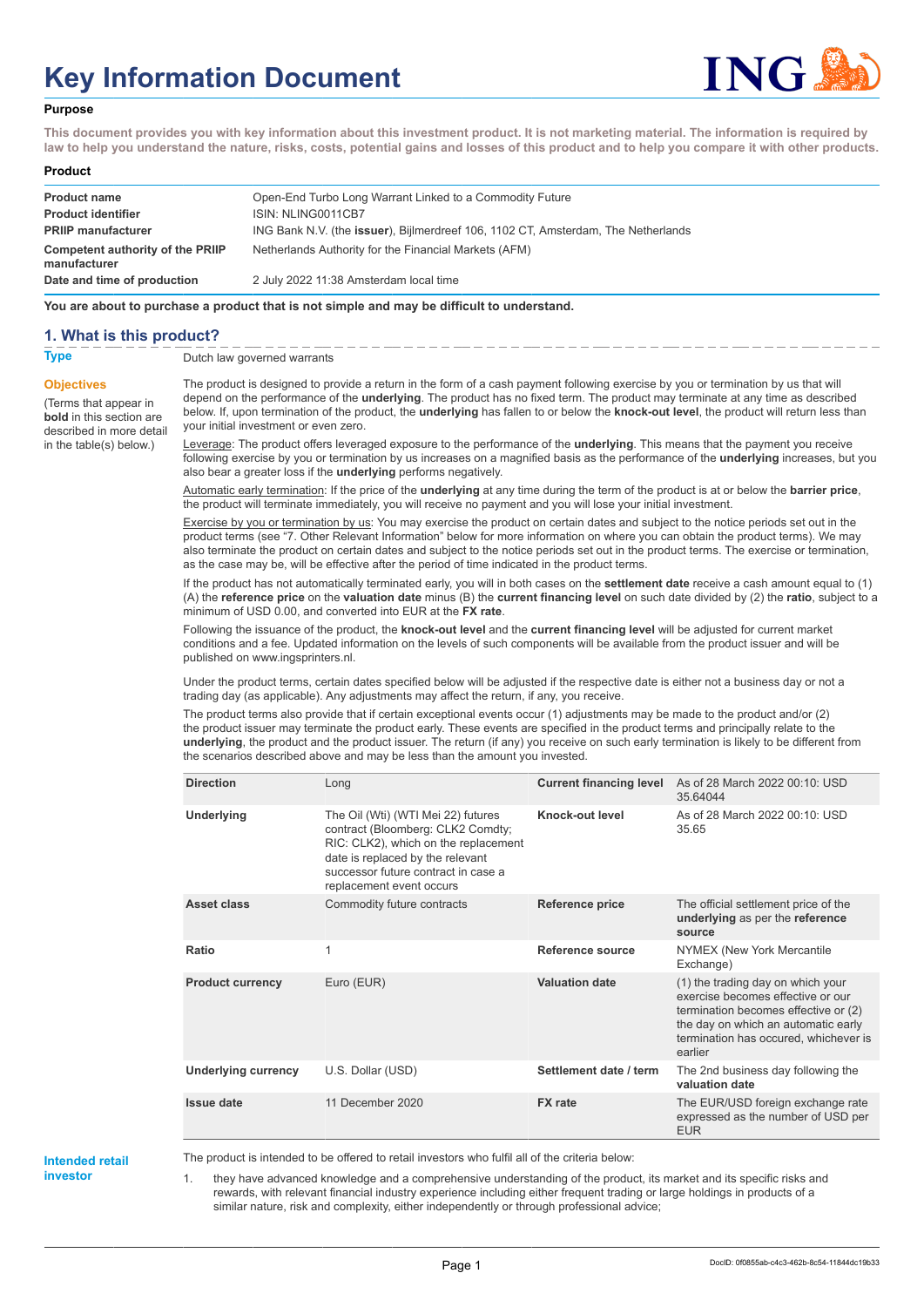- 2. they seek hedging and/or leveraged performance, expect the movement in the underlying to perform in a way that generates a favourable return, have an investment horizon of the recommended holding period specified below and understand that the product may terminate early;
- 3. they accept the risk that the issuer could fail to pay or perform its obligations under the product and they are able to bear a total loss of their investment; and
- 4. they are willing to accept a level of risk to achieve potential returns that is consistent with the summary risk indicator shown below.

The product is not intended to be offered to retail clients who do not fulfil these criteria.

## **2. What are the risks and what could I get in return?**

**Risk indicator**

**Performance scenarios**





**The risk indicator assumes you keep the product for 1 day. The actual risk can vary significantly if you cash in at an early or a later stage and you may get back less.**

The summary risk indicator is a guide to the level of risk of this product compared to other products. It shows how likely it is that the product will lose money because of movements in the markets or because we are not able to pay you.

We have classified this product as 7 out of 7, which is the highest risk class. This rates the potential losses from future performance at a very high level, and poor market conditions are very unlikely to impact our capacity to pay you.

**Be aware of currency risk:** If the currency of your account is different to the currency of this product, you will be exposed to the risk of suffering a loss as a result of the conversion of the currency of the product into the account currency. This risk is not considered in the indicator shown above. Because the product currency is different from the underlying currency, you will be exposed to the risk of suffering a loss if the underlying currency declines in value relative to the product currency.

**Be aware of currency risk:** If (i) the Underlying is traded in a different currency than EUR the unwind amount will be converted to EUR at the prevailing exchange rate which may result in a loss; or (ii) the currency of your account is different from the Currency of the product, you may be exposed to the risk of suffering a loss as a result of the conversion of the Currency of the product into the account currency. Risk (ii) above is not considered in the indicator shown above.

This product does not include any protection from future market performance so you could lose some or all of your investment.

If we are not able to pay you what is owed, you could lose your entire investment.

For detailed information about all risks relating to the product please refer to the risk sections of the prospectus and any supplements thereto as specified in the section "7. Other relevant information" below.

**Market developments in the future cannot be accurately predicted. The scenarios shown are only an indication of some of the possible outcomes based on recent returns. Actual returns could be lower.**

*Investment: EUR 10,000*

| <b>Scenarios</b>           |                                                                           | 1 day                        |  |
|----------------------------|---------------------------------------------------------------------------|------------------------------|--|
|                            |                                                                           | (Recommended holding period) |  |
| <b>Stress scenario</b>     | What you might get back after costs<br>Percentage return (not annualised) | EUR 6,945.79<br>$-30.54\%$   |  |
| Unfavourable scenario      | What you might get back after costs<br>Percentage return (not annualised) | EUR 8,933.39<br>$-10.67\%$   |  |
| <b>Moderate scenario</b>   | What you might get back after costs<br>Percentage return (not annualised) | EUR 9.198.03<br>$-8.02\%$    |  |
| <b>Favourable scenario</b> | What you might get back after costs<br>Percentage return (not annualised) | EUR 9.417.01<br>$-5.83\%$    |  |

The average returns shown in the above table are not annualised, which means they may not be comparable to the average returns shown in other key information documents.

This table shows the money you could get back over the next day under different scenarios, assuming that you invest EUR 10,000. The scenarios shown illustrate how your investment could perform. The recommended holding period for this product is less than one year. The figures are therefore not calculated on a per year basis, but for the recommended holding period. Figures in this section and "4. What are the costs?" are therefore not comparable with figures given for products with a recommended holding period of at least one year. The scenarios presented are an estimate of future performance based on evidence from the past on how the value of this investment varies, and are not an exact indicator. What you get will vary depending on how the market performs and how long you keep the product. The stress scenario shows what you might get back in extreme market circumstances, and it does not take into account the situation where we are not able to pay you.

This product cannot be easily cashed in. This means it is difficult to estimate how much you would get back if you cash in before the recommended holding period. You will either be unable to cash in early or you will have to pay high costs or make a large loss if you do so.

The figures shown include all the costs of the product itself, but may not include all the costs that you pay to your advisor or distributor. The figures do not take into account your personal tax situation, which may also affect how much you get back.

Buying this product holds that you think the price of the underlying will increase.

Your maximum loss would be that you will lose your investment.

## **3. What happens if ING Bank N.V. is unable to pay out?**